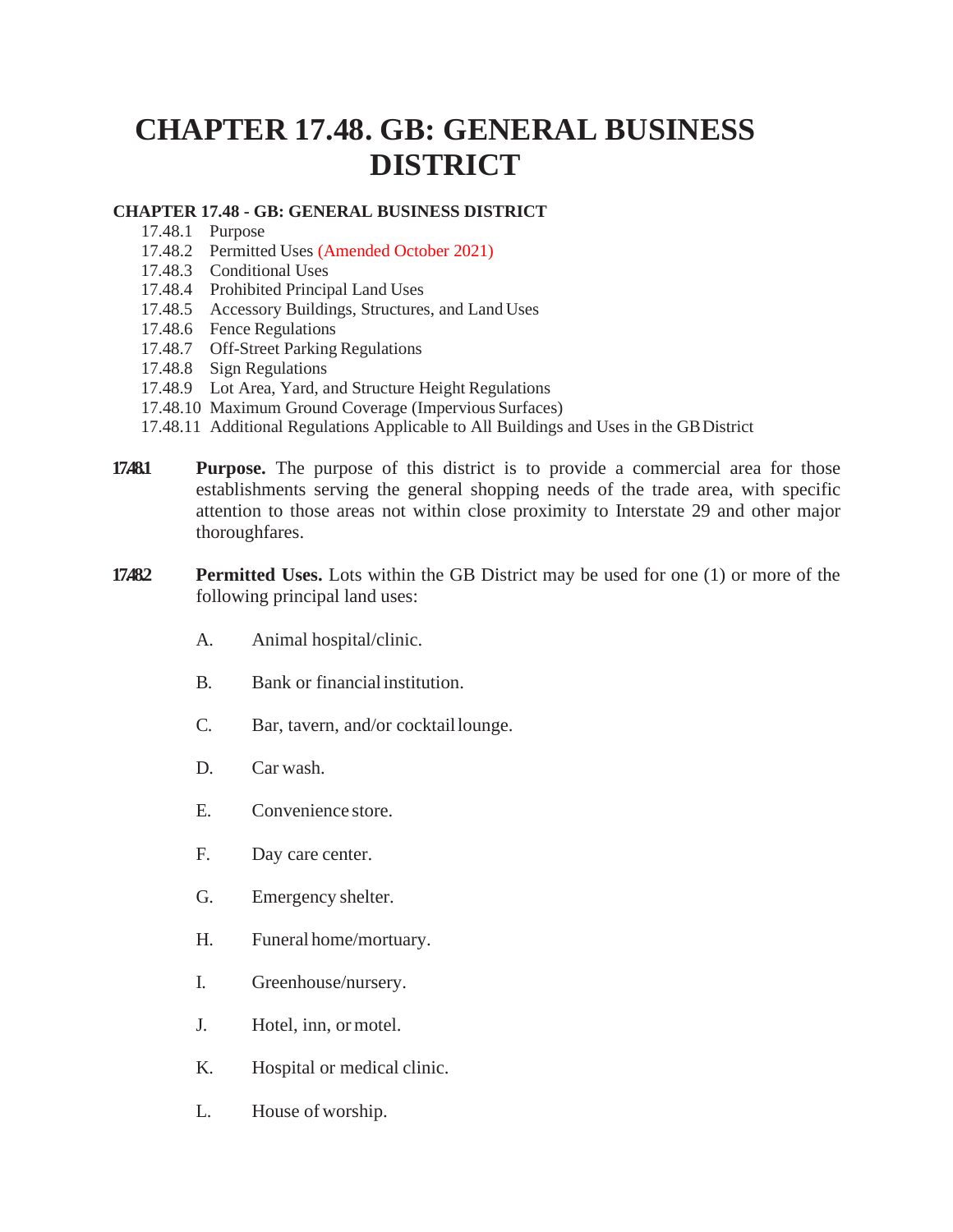- M. Office.
- N. Medical Cannabis Dispensary
- O. Meeting hall and/or social club.
- P. Motor vehicle parking lot.
- Q. Motor vehicle repairshop.
- R. Motor vehicle service station.
- S. Motor vehicle sales, display, service, and/orrental.
- T. Personal service business.
- U. Post office or other governmentbuilding.
- V. Public park, playground, trails, or swimming pool.
- W. Public service facility.
- X. Restaurant.
- Y. Retail service or tradebusiness.
- Z. Theater.
- AA. Undeveloped land.
- **17.48.3 Conditional Uses.** One (1) or more of the following principal land uses may be allowed after review and approval of a conditional use permit by the Board of Adjustment:
	- A. Adult oriented business in conformance with SDCL 11-12 as modified herein.
	- B. Big box retail, medium.
	- C. Big box retail, small.
	- D. Brew pub.
	- E. Building, construction, farm, and/or industrial equipment sales, display, service, and/or rental.
	- F. Commercial kennel.
	- G. Commercial/Vocationalschool.
	- H. Consumer storagebuilding.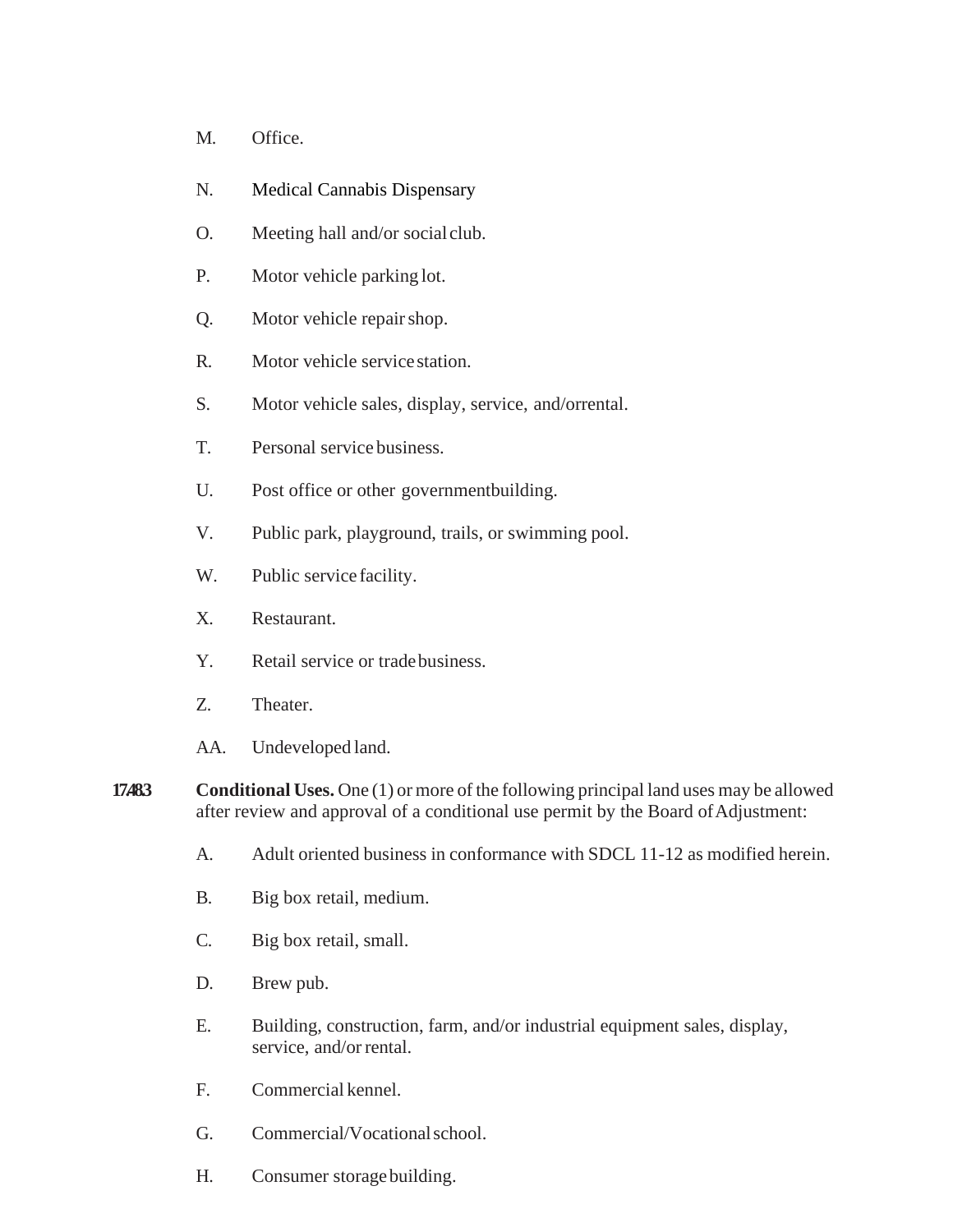- I. Elementary school; middle or high school; or a combination thereof.
- J. Golf course, driving range, or countryclub.
- K. Microbrewery in conjunction with arestaurant.
- L. Miniature golf course.
- M. Mixed-usecommercial/residential.
	- Residential dwelling(s) must be located above commercial portion of the building.
- N. Motor vehicle body shop.
- O. Public utility facility.
- P. Recreational facility.
- Q. Truck and freight terminal.
- R. Theater.
- S. Veterinary clinic, small animal.
- **17.48.4 Prohibited Principal Land Uses.** Unless authorized pursuant to Chapter  $17.08.01(A)(1)(a)$ , all other principal land uses which are not specifically listed above as either a Permitted or Conditional Use shall be prohibited in the GBDistrict.
- **17.48.5 Accessory Buildings, Structures, and Land Uses.** Accessory buildings, structures, and land uses within the GB District shall be regulated in conformance with the provisions of Chapter 17.68.01.
- **17.486 Fence Regulations.** Fences within the GB District shall be regulated in conformance with the provisions of Chapter 17.68.02.
- **17.48.7 Off-Street Parking Regulations.** Off-street parking within the GB District shall be regulated in conformance with the provisions of Chapter 17.68.09.
- **17.48.8 Sign Regulations.** Signs within the GB District shall be regulated in conformance with the provisions of Chapter 17.68.08.
- **17.48.9 Lot Area, Yard, and Structure Height Regulations.** The maximum height and minimum lot area, width, and setback requirements within the GB District shall be as follows: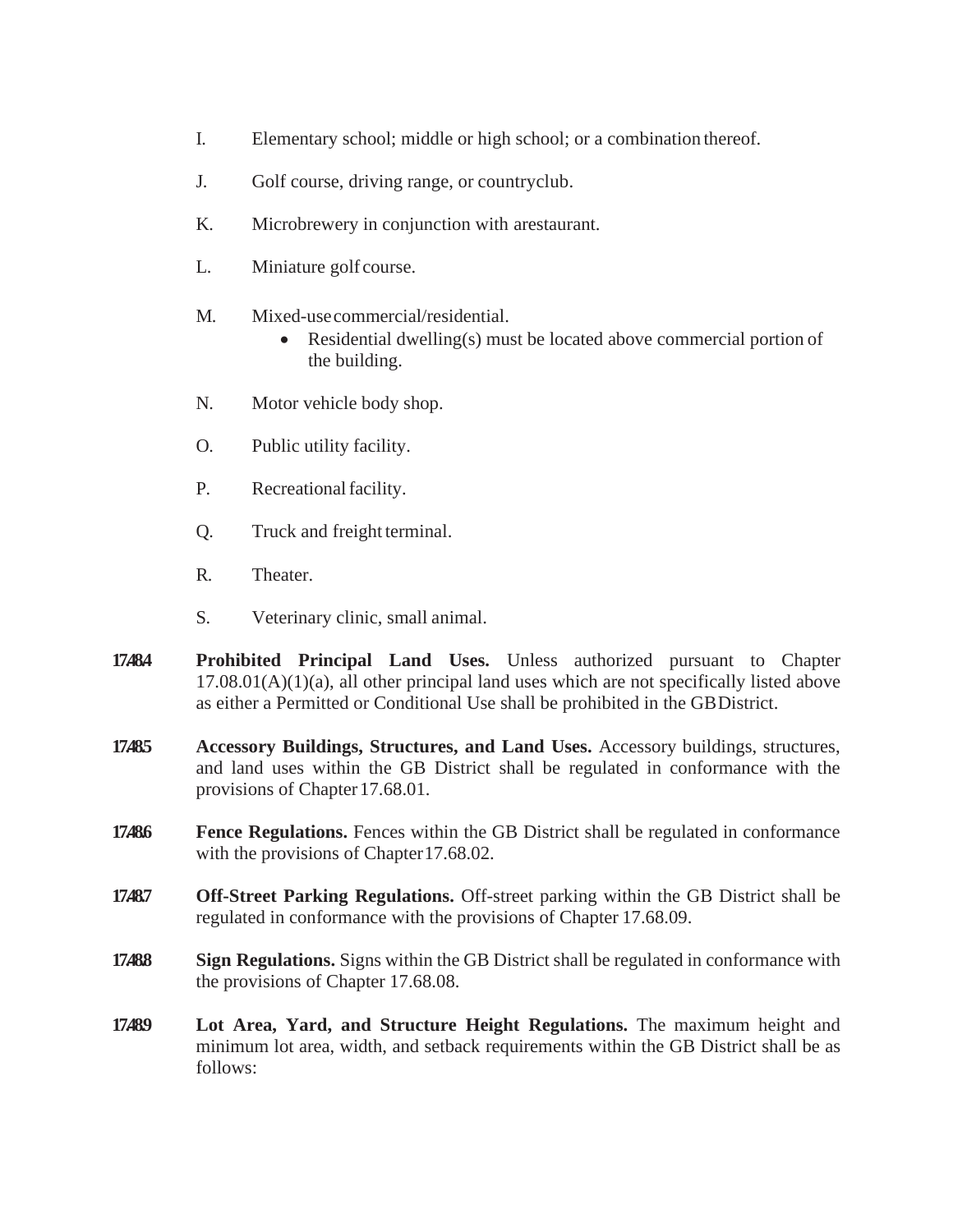|                 | <b>Minimum</b> | <b>Minimum</b> | <b>Front</b>   | <b>Side</b>    | <b>Rear</b>    | <b>Maximum</b>   |
|-----------------|----------------|----------------|----------------|----------------|----------------|------------------|
|                 | Lot            | Lot            | Yard           | Yard           | Yard           | <b>Structure</b> |
|                 | <b>Area</b>    | Width          | <b>Setback</b> | <b>Setback</b> | <b>Setback</b> | <b>Height</b>    |
| <b>All uses</b> | <b>NA</b>      | <b>NA</b>      | 25 feet        | 20 feet        | 25 feet        | 45 feet          |
|                 | see $#1$       | see $#1$       | see #1, #3     | see $#1$       | see $#1$       | see #1, #2       |

## **Exceptions**

- #1 Unless an alternative lot size, lot width, setbacks, and/or structure heights are required by the granting of a conditional usepermit.
- #2 A conditional use permit will be required for any structure having a maximum height exceeding forty-five (45)feet.
- #3 There shall be a required front yard on each street side of a multiple-frontage lot. There shall be a required front yard on each street side of a corner lot.
- #4 See also Adjustments to Yard Regulations (Chapter 17.72) and Non-Conforming Uses and Non-Standard Lots (Chapter 17.76) for other specific exceptions.
- **17.48.10 Maximum Ground Coverage (Impervious Surfaces).** The sum total of the ground area covered by all structures including, but not limited to, patios, driveways, sidewalks, off-street parking, or other water impermeable structures shall not exceed eighty (80%) of the lot on which the structures are located within the GB District.
- **17.48.11 Additional Regulations Applicable to All Buildings and Uses in the GB District.**  To be a Permitted or Conditional Use in the GB District, such use must meet the following performancestandards:
	- A. Fire Hazard. All flammable substances shall be handled in accordance with the latest edition of the Fire Prevention Code published by the American Insurance Association, the laws of the State of South Dakota, and other applicable federal, state, and local regulations.
	- B. Noise. All noises and noise-causing activities shall be muffled so that they will not create a disturbance greater than the normal peak hour traffic noise on a major street when observed from any residential district. Major street noise for comparison purposes shall be measured at the lotline.
	- C. Air Contaminants. Emissions of contaminants and smoke shall not exceed maximum standards set by the laws of the State of South Dakota and other applicable federal, state, and localregulations.
	- D. Gasses and Odors. Emissions of gasses and odors shall not exceed maximum standards set by the laws of the State of South Dakota and other applicable federal, state, and localregulations.